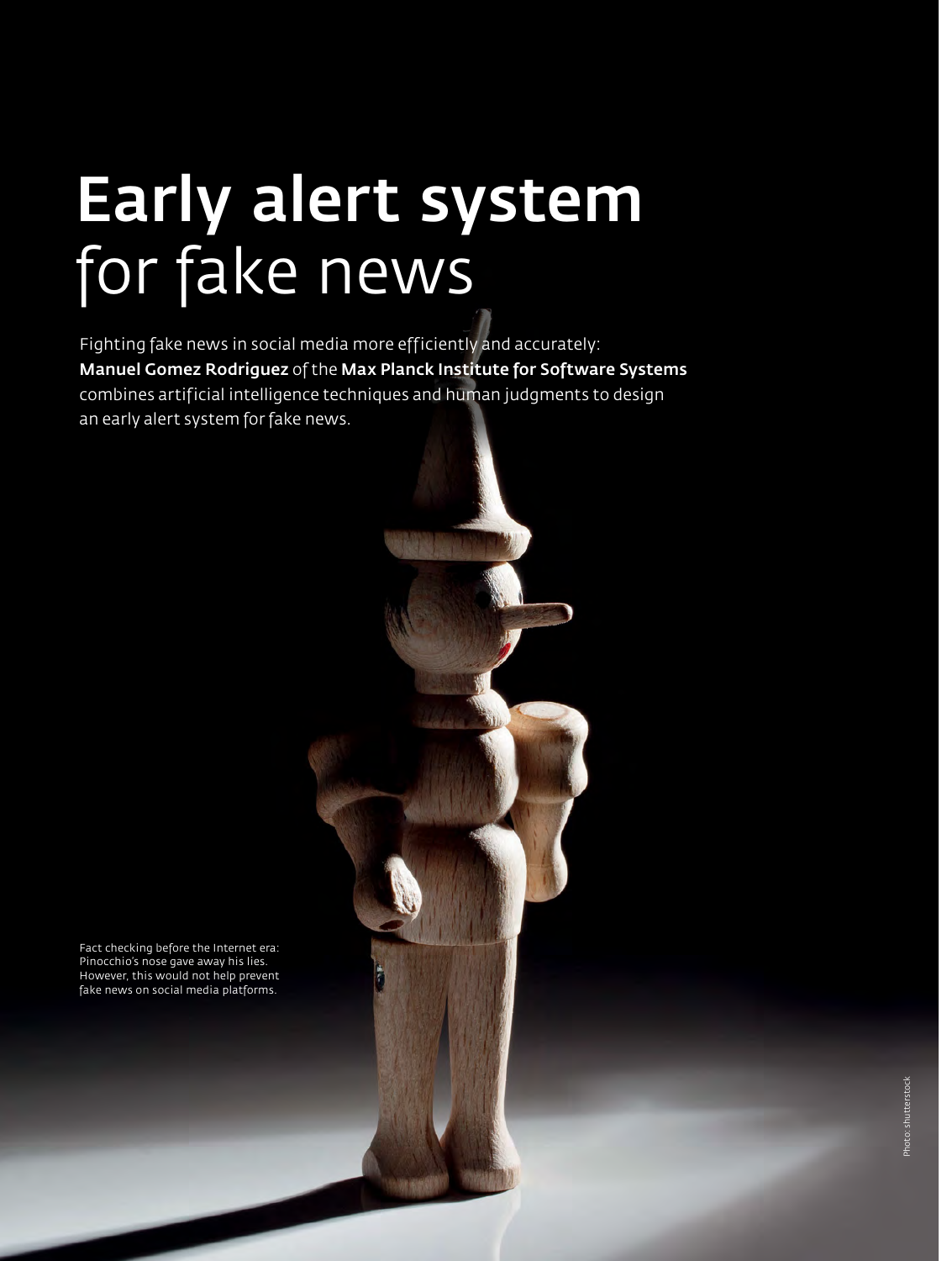#### TEXT **RALF GRÖTKER**

ake news is dangerous. In<br>
some cases, it is even life<br>
threatening. On December 4,<br>
2016, a man with an assault<br>
rifle entered the pizza restau-<br>
rant Comet Ping Pong in Washington, some cases, it is even life threatening. On December 4, 2016, a man with an assault rifle entered the pizza restau-D. C. He had set out on a mission: to free the imprisoned and abused children that were supposedly held hostage in the restaurant. Just like millions of other Internet users, he had learned on the *Reddit* and *4chan* social media platforms that the basement of the pizza restaurant was the stronghold of a pedophile ring. At the center of the ring, so the tale went, was Hillary Clinton, presidential candidate at the time. Donald Trump's temporary National Security Advisor Michael T. Flynn and his son were among those involved in spreading this hoax.

The "Pizzagate" affair marks one of the high points of fake news to date. Various social networks have meanwhile begun to ask their users to report fake news. Some networks are also cooperating with journalist organizations that check facts. One example of this in Germany is correctiv.org.

Manuel Gomez Rodriguez, Group Leader at the Max Planck Institute for Software Systems in Kaiserslautern, and his team are working on sophisticated methods for identifying fake news more accurately and efficiently. These methods are interlinked, much like the pieces of a jigsaw puzzle, and aim to analyze different aspects of the pieces of information that social media users receive in their news feeds, considering their respective context. "We are using a hybrid approach," explains Gomez Rodriguez. "We combine artificial intelligence techniques and human judgments to design an early alert for fake news."

# Pope Francis shocks world, endorses Donald Trump for president



The claim that Pope Francis approved of Donald Trump being elected as President was shared by millions. However, it was a complete invention. This could have been revealed very simply: the website *WTOE 5 News* that published the news item refers to itself as a fantasy news website.

"Curb" has been presented by the researchers as a central result of their work. This algorithm is designed to prioritize which content should be most urgently checked and possibly marked as fake by a limited number of human fact checkers, signatories of the Poynter's International Fact Checking Code of Principles. The objective is to ensure that fake news are read by as few people as possible, before it is marked as fake.

#### A METHOD WITH A DYNAMIC THRESHOLD

A crucial aspect of the method is that it enables an elaborate analysis of the ways in which users handle content. This includes the frequency with which users share posts and the rate at which such content is then spread, as well as the number of users that mark a post as fake. These are important criteria to estimate the speed at which a possible hoax will spread. Gomez Rodriguez: "While most social media platforms are currently merely choosing to fact check news items with more than a fixed predefined number of user complaints, our method uses a dynamic threshold that changes over time and reacts to the viral nature of a news item as well as the likelihood of it being a hoax."

More specifically, the algorithm developed by Gomez Rodriguez and his team focuses on the relation between complaints on the one hand and *shares*  without complaints on the other hand. The more often a news item is proportionally shared without a complaint being made, the more likely it is that it is *not* a hoax. However: the faster a news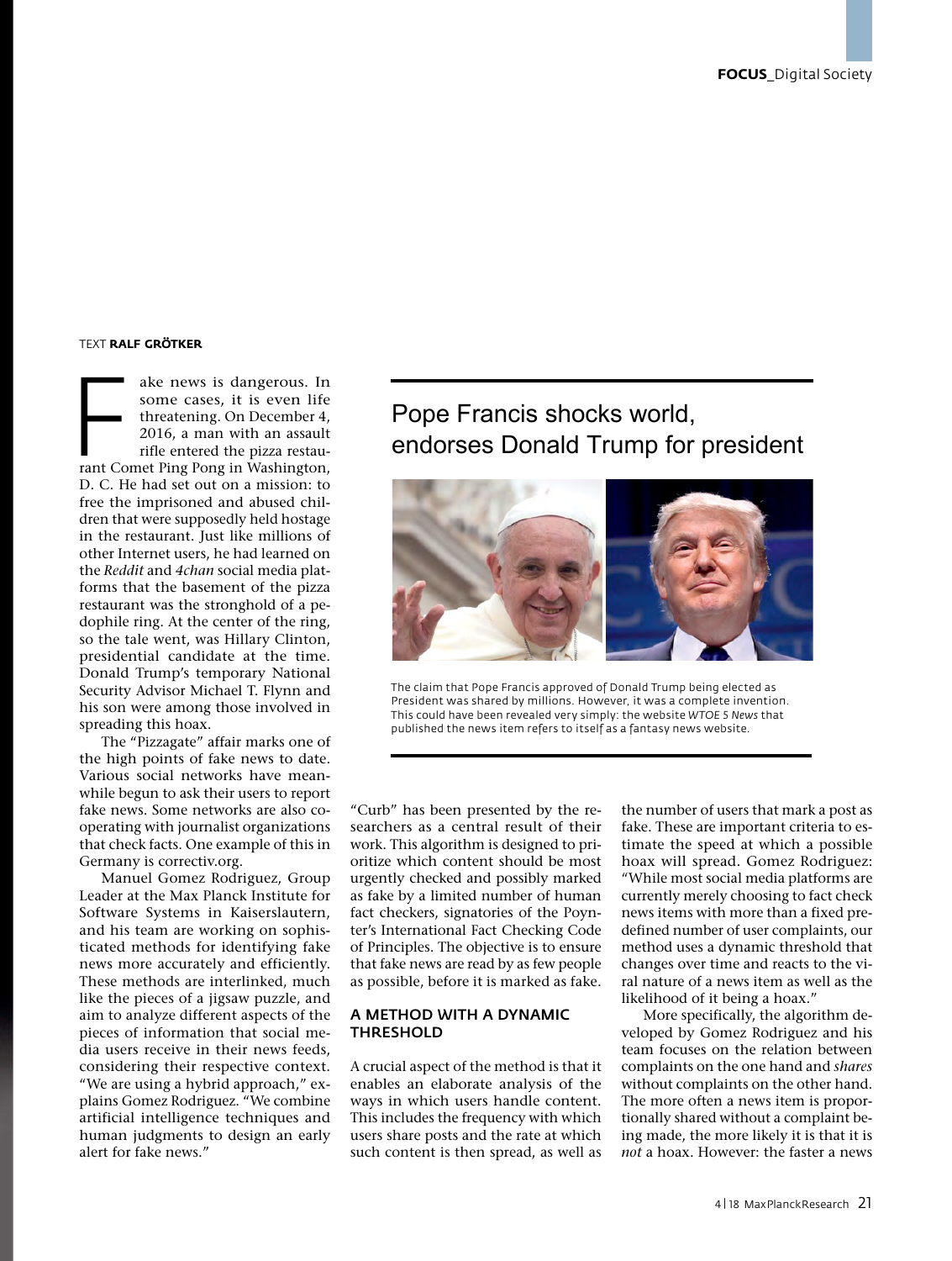

Text analysis of user ratings: Max Planck researchers from Kaiserslautern analyze the degree of differentiation or polarization of statements made online, based on agreement (thumbs up) and disagreement (thumbs down) with statements that are part of a sequence (center). They use this information to determine vectors that are used to locate the statement within the opinion space (right). The illustration shows that the statements "I like red candy" (red vector) and "I like green candy" (green vector) represent opposing views. The researchers use the candy example to illustrate their approach.

item spreads, the greater the potential damage in cases where it is a fake news item after all. This problem is addressed by Curb by simultaneously monitoring and constantly updating information about distribution speed and the likelihood of a news item being fake. The algorithm's job is to optimize the balance between these two criteria.

For example: assume a news item is shared ten times an hour, and the likelihood of it being fake is fifty percent based on user ratings. It can then be mathematically concluded that, *on average*, five users an hour are exposed to a hoax. However, this calculation is now adjusted whenever a user shares the news item in question, and either *flags* it as a fake or does not object to it,

assuming it to represent a solid piece of information. The algorithm therefore dynamically creates an optimized balance between the endeavor to expose as few people as possible to undeclared fake news on the one hand and efficiency in using human fact checkers on the other.

## TESTS USING DATA FROM TWITTER AND WEIBO

The ultimate test for Curb was an experiment conducted with real data that researchers from the Korean KAIST university had previously gathered from two popular social media sites, Twitter and Weibo, by means of web crawling, which they made publicly available. The larger of the two datasets is the one from Weibo, with more than 4,600 individual news items, which 2.8 million users had posted or shared 3.7 million times. "We had information about the network structures in the dataset; that is the number of followers of each user, and we also knew which news items had been declared fake by the fact checking organization Snopes," explains Gomez Rodriguez.

What the researchers did not know was how and when the users from the dataset had flagged the posts. The researchers had to use a trick to solve this problem. They relied on other surveys about the number of times that users had flagged news that was actually fake. This enabled them to make well-



a National Enquirers is a well known entertainment magazine in US.

Orientation guideline within the spectrum of political opinion: the way in which users assess the comments made in an online debate about Donald Trump provides an insight into the political view on which the comments are based, which can be recorded as vectors in the opinion space. Statements C<sub>0</sub>, C<sub>1</sub> and C<sub>5</sub> were clearly made by individuals whose political view is entirely different from that of the individuals who made statements  $C_3$  and  $C_4$ .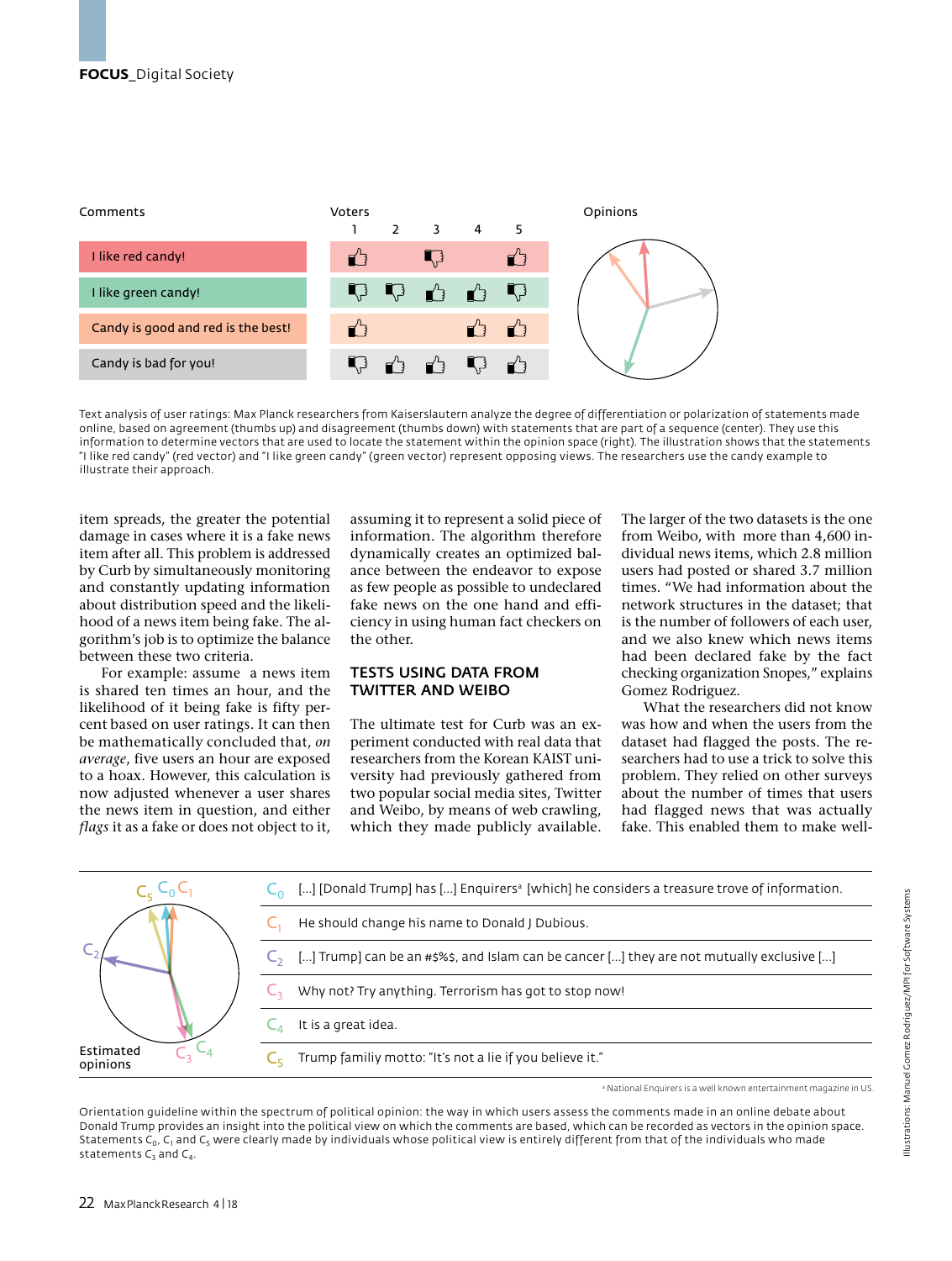Vote Hillary from home! Save time & avoid the line!



The advertisement claiming that supporters of Hillary Clinton could cast their vote by sending a text message was intended to mislead voters. The advertisement bearing the Clinton campaign logo was distributed via Twitter. However, those who followed the appeal lost their vote, as it was not actually possible to vote by text.

Despite the successful test, Gomez Rodriguez is not yet able to predict how Curb will be used in practice in the future: "It remains to be seen if, at the end of the day, Curb is worth considering as a solution, or if only certain components of our method will prove to be of interest to commercial providers," says the researcher. "However, one of the developers of Curb has recently done an internship at Facebook's fake news team."

Algorithms similar to Curb can also be used in different fields. "Language learning software, for example, could be optimized by methods similar to Curb, by improving predictions of which content should be presented to the learners repeatedly in order to allow them to memorize this content," says Gomez Rodriguez. Another area of application is the field of viral marketing. The basic structure of Curb was originally developed by the researchers for this type of application: to find out how posts can be spread most effectively in social media.

Nevertheless, there is one problem that Curb fails to solve: what happens if users choose to sabotage the system, by flagging solid news items as fakes, or by deliberately spreading fake news? Such extreme behavior would make it hard for Curb to correctly assess how urgently a post should be submitted for fact checking. Gomez Rodriguez and his colleagues have developed "Detective" to address this very issue.

The Detective algorithm is also intended to reduce the distribution of false information. Gomez Rodriguez' team presented the method at the Web Conference in Lyon this spring. While Curb considers all users to be equally reliable, Detective aims to identify users who object to fake news particularly reliably and those who deliberately mark solid news items as fake in order to undermine the system.

For this purpose, the Detective algorithm considers the results of fact checking and uses these to estimate the extent to which users are to be considered reliable in recognizing and flagging fake news. "We monitor a user over a certain period of time," explains Gomez Rodriguez. "While doing so, we

founded assumptions about how effectively users recognize items of fake news, and how often they also mark them as such on average. "We simply made our algorithm try out a wide spectrum of plausible flagging behavior," explains Gomez Rodriguez.

In the experiment with real data from Twitter or Weibo, the researchers from Kaiserslautern tested how effective their algorithm was in submitting suspicious posts for fact checking compared to other methods. The methods that Curb competed against included the pseudo-method Oracle, which in the testing scenario had access to the information as to whether a news item was a hoax or not, and which accordingly submitted the post for fact checking.

Other comparison methods employed simple general rules: an algorithm which – like the method created by the team from Kaiserslautern – determines the level of urgency of fact checking based on the simple ratio between the number of flags and the number of shares; another algorithm that submits a post for fact checking as soon as a certain number of flags has been reached; and finally, an algorithm that only considers the distribution rate of a post in order to prioritize a news item for fact checking.

#### FURTHER APPLICATIONS FOR THE CURB ALGORITHMS

The result of the comparative tests: Curb was almost as good as Oracle at preventing the spreading of fake news that had not been identified as such. The three methods based on general rules were less effective.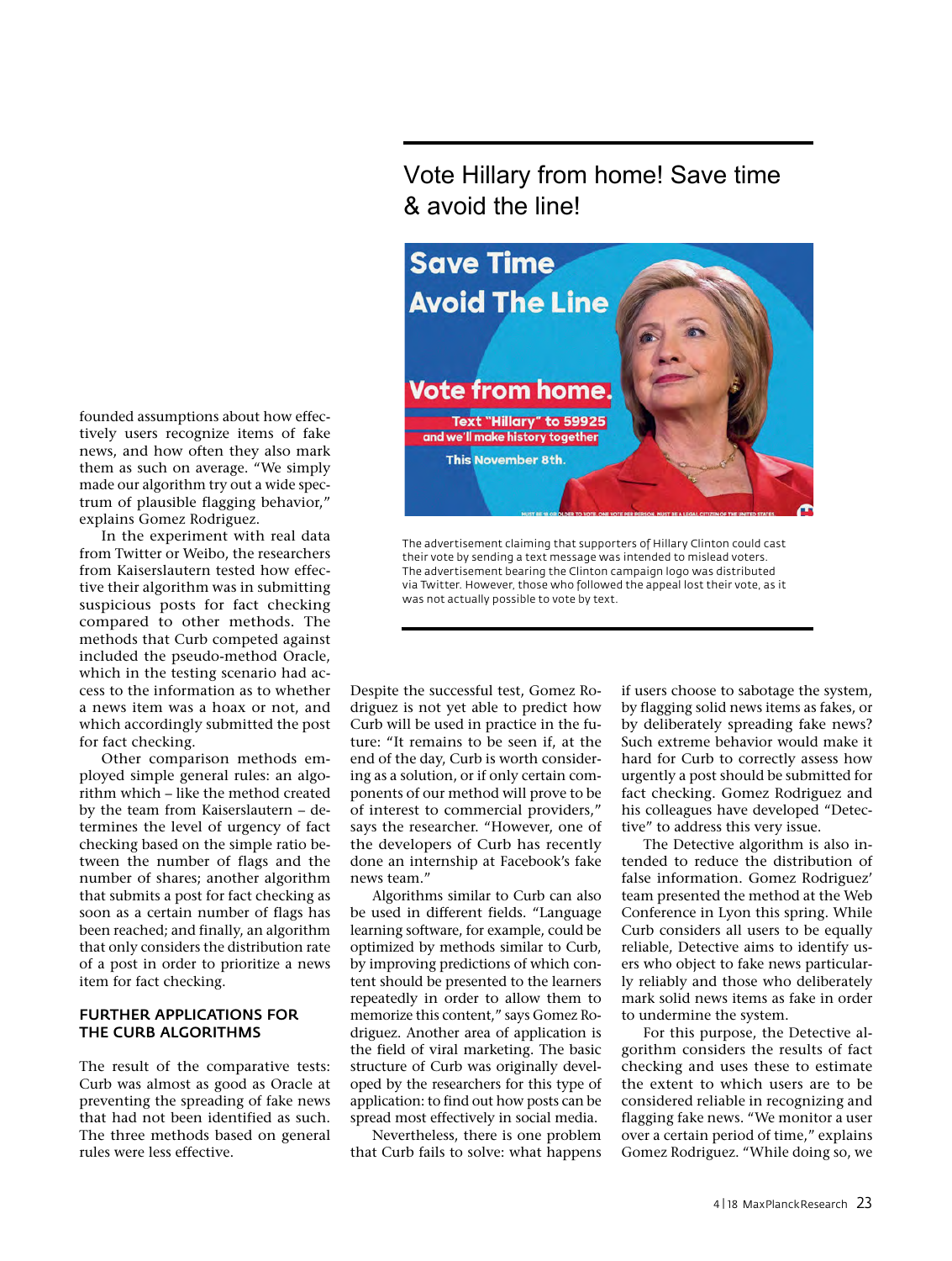

Fighting fake news with artificial intelligence: the work performed by Manuel Gomez Rodriguez and his team includes the development of methods that allow for efficient prevention of the distribution of fake news that is not recognizable as such.

repeatedly submit posts they create or share for fact checking."

However, the Detective algorithm is also subject to a conflict of interests. In order to be able to assess the reliability of the greatest possible number of users, fact checkers should, on the one hand, verify posts that have been shared by as many different people as possible. This includes posts that according to user flagging are unlikely to be hoaxes. They thus gather information about which users assess information reliably. On the other hand, here too, the limited number of human fact checkers should also be used only for posts that are likely to be hoaxes. The most efficient way to achieve this would be to simply trust the judgment of those users that were found to be reliable in the past. For further users to achieve this status, however, the machine learning techniques used by Detective must be exposed to the behavior of as many individuals as possible. Among the achievements of the Detective algorithm is its ability to find an ideal compromise between these two requirements by means of machine learning.

Just like Curb, Detective also passed the test with empirical data sets with flying colors. The results achieved by the method in the experiment were very nearly as good as those of a pseudo-algorithm that was familiar with the users' flagging behavior. In practical application, Detective combined with Curb should be useful for administrators wishing to use the algorithm to allow for most efficient human resource planning in fact checking.

Based on the Detective rating, administrators would also be able to give users access to information about the reliability of other individuals within their social network when it comes to flagging posts as fake. "In reality, however, this is limited by data protection regulations," Gomez Rodriguez admits. Many users even find it unacceptable if their "friends" or "followers" are able

to see which posts they like. "Marking a post as a piece of fake news can be just as problematic, because this often involves disclosing an aspect of one's own political orientation." This is why the results need to be suitably anonymized by Detective. "Ten percent of the reliable individuals in your network have flagged this post as 'fake': you could display this type of information," says Gomez Rodriguez.

### POLARIZING NEWS ON SOCIAL MEDIA PLATFORMS?

However, indicating that certain individuals are particularly reliable may also cause the opposite of the desired effect: users that lean towards conspiracy theories might choose to follow individuals who deliberately flag solid news items as fakes and who spread fake news – because they believe this information to be the truth that is withheld by the mainstream media. However, Detective proved to be rather robust when it comes to dealing with the deliberate distribution of incorrect information – especially thanks to the fact that the algorithm takes the users' reliability into account.

In addition to the endeavor to effectively reveal hoaxes, Gomez Rodriguez' team also addresses the issue as to what extent news items – whether they are fake or not – contribute to a polarization of views on social media platforms. The researchers have developed another algorithm to answer this question. This algorithm analyzes ratings such as "Thumbs up!" or "Thumbs down!" for text-based posts such as comments in online debates.

Instead of opinions regarding individual questions, the researchers consider entire opinion sequences. Gomez Rodriguez uses the following statements to illustrate this approach: "I like red candy!"; "I like green candy!"; "Candy is awesome, and red candy is the best!" and "Candy is unhealthy." The respective view on which an individual com-